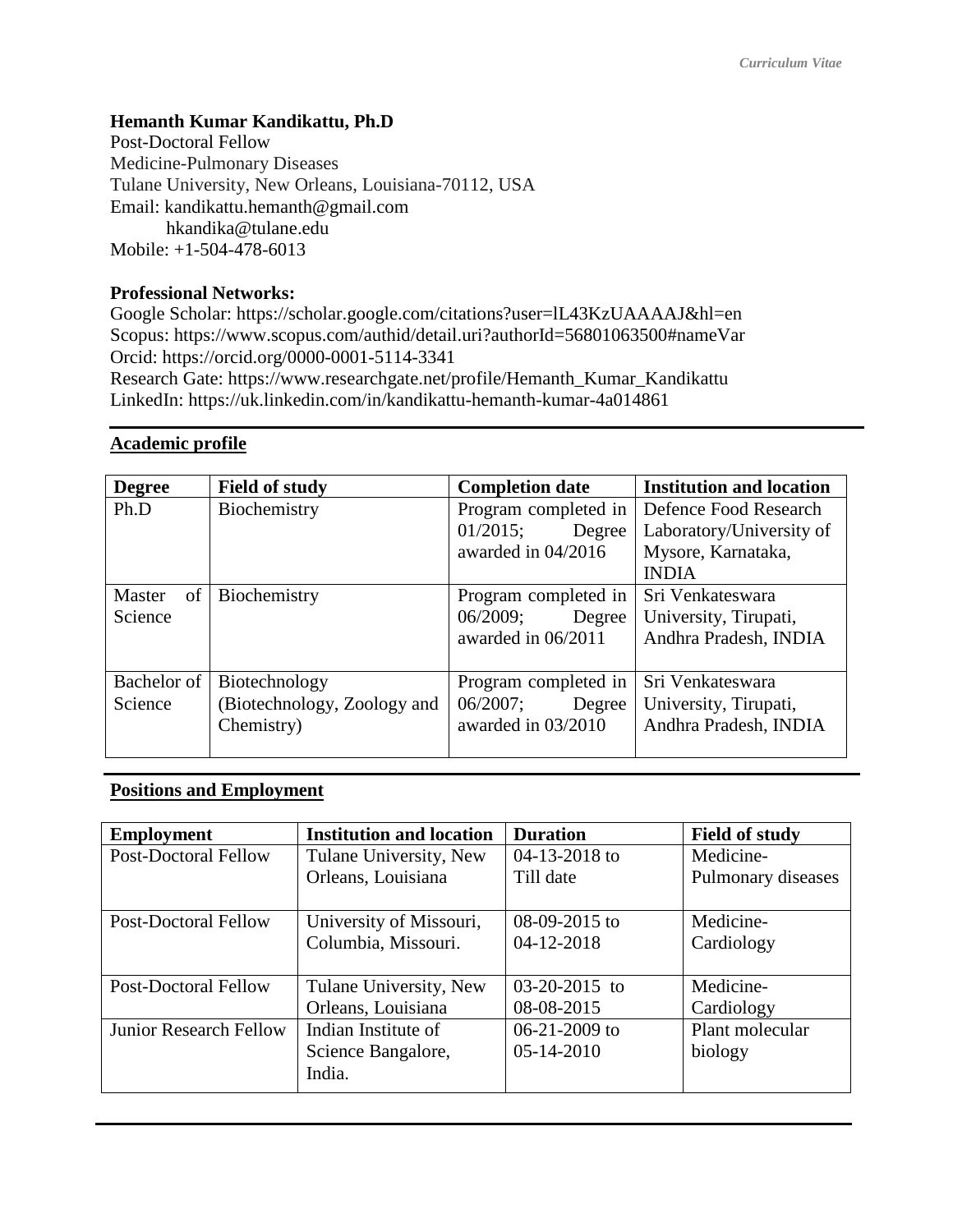## **Research experience**

### **Post-Doctoral Fellow:**

Immunology and Cancer: In ongoing studies, I am working on pancreatitis induced pancreatic cancer mouse model to investigate immune therapeutic approaches for pancreatitis and pancreatic cancer induced fibro-inflammation. Also working on identifying novel therapeutic and genetic interventions to treat allergy, asthma, eosinophilic esophagitis and allergic intestinal diseases.

Cardiovascular Medicine: I worked on transgenic, knock-out and wild type mouse models to delineate the role TRAF3 interacting protein 2 in heart failure development and progression. I also involved in investigating DPP4 inhibitors as therapeutic targets in western diet feeding in female C57BL6/J mice model of diet-induced cardiac fibrosis and diastolic dysfunction and oxidative stress.

**Ph.D:** During my Ph.D dissertation, I performed both *in vivo* and *in vitro* experiments to determine the efficacy of hydro-alcoholic extracts from *Cyperus rotundus*, *Celastrus paniculatus*, *Eclipta alba* on cognitive responses, exercise endurance and mechanisms of anti-apoptotic and antioxidative stress. In in vivo experiments, mice were fed with the plant extracts followed by exposure to hypoxia. In another set of experiments, I determined the effects of these extracts on exercise endurance that included swimming and treadmill exercise. In in vitro studies, I tested the efficacy of these plant extracts on oxidative stress and cell death using SHSY5Y human neuronal cells and C2C12 murine myoblasts. I found out that extracts from *Cyperus rotundus* and *Celastrus paniculatus* are beneficial and cytoprotective.

**Junior Research Fellow:** Worked in plant tissue culture project to develop transgenic rice cultivars.

## **Publications: First author**

- 1. **Hemanth Kumar Kandikattu**, Sathisha Upparahalli Venkateshaiah, Anil Mishra. Synergy of Interleukin (IL)-5 and IL-18 in eosinophil mediated pathogenesis of allergic diseases. *Cytokines & Growth factor Reviews*. 2019. 47:83-98
- 2. **Hemanth Kumar Kandikattu**. Oxido-nitrosative stress and antioxidants in asthma. *International Journal of Basic Clinical Immonology*. 2018. 1: 9-12.
- 3. **Hemanth Kumar Kandikattu**, Anil Mishra. Immunomodulatory effects of tacrolimus (FK506) for the treatment of allergic diseases. *International Journal of Cell Biology Physiology*. 2018: 1:5-13.
- 4. **Hemanth Kumar Kandikattu**, Satya Narayan Deep, Sakina Razack, Narayanappa Amruta, Dipti Prasad, Farhath Khanum. Hypoxia induced cognitive impairment modulating activity of *Cyperus rotundus*. *Physiology &Behavior*. 2017. 175:56-65.
- 5. **Hemanth Kumar Kandikattu**, P. Rachitha, G.V. Jayashree, K. Krupashree, M. Sukhith, Abdul Majid, Narayanappa Amruta, Farhath Khanum. Anti-inflammatory and anti-oxidant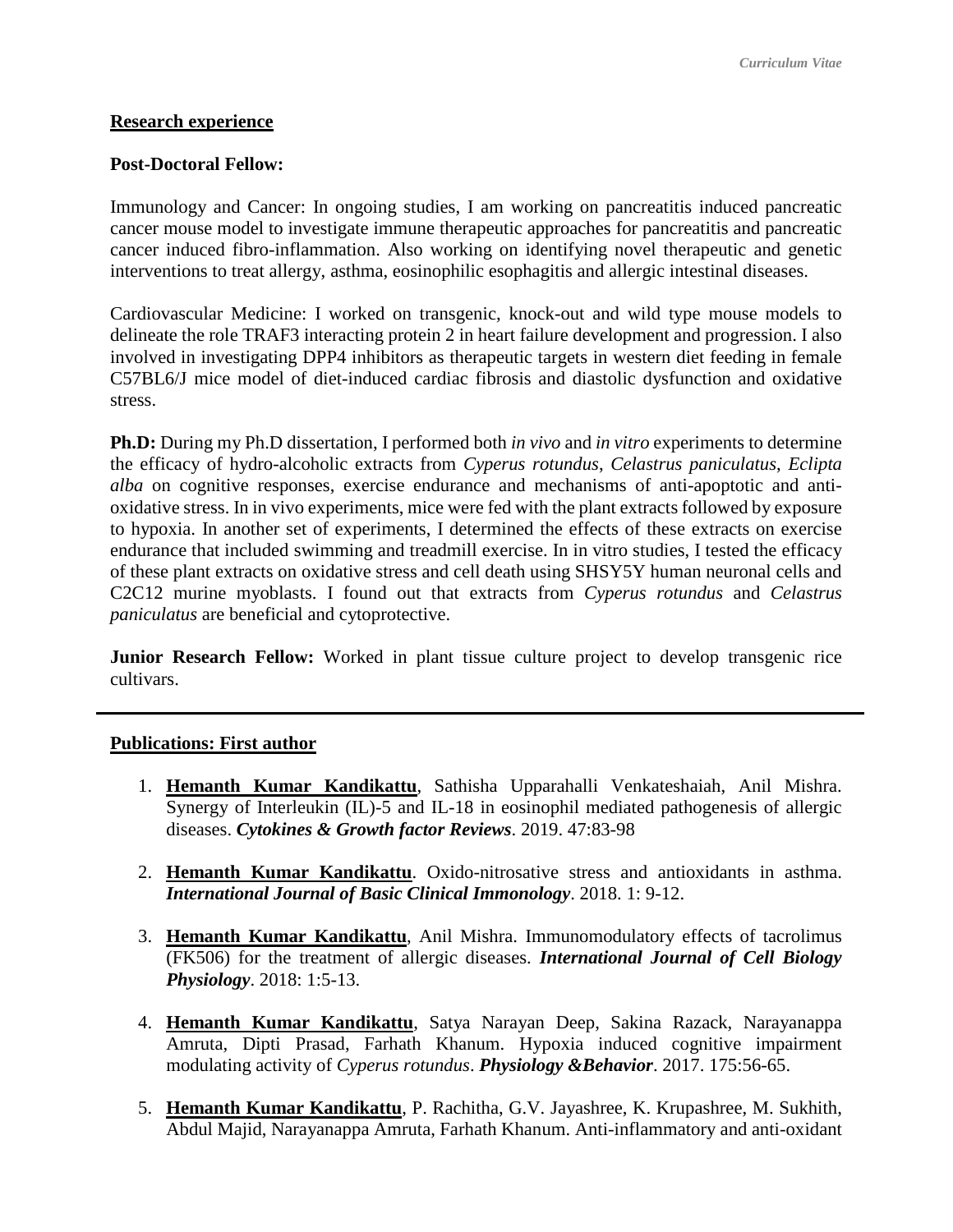effects of Cardamom (*Elettaria repens* (Sonn.) Baill) and its phytochemical analysis by 4D GCXGC TOF-MS. *Biomedicine & Pharmacotherapy*. 2017. 91:191-201.

- 6. **Kandikattu Hemanth Kumar**, M.P. Venuprasad, G.V. Jayashree, P. Rachitha, K. Krupashree, Ajay Pal, Farhath Khanum. *Celastrus paniculatus* Willd. mitigates t-BHP induced oxidative and apoptotic damage in C2C12 murine muscle cells. *Cytotechnology*. 2015. 67:955-967.
- 7. **Hemanth Kumar Kandikattu**, P. Rachitha, K. Krupashree, G.V. Jayashree, Virat Abhishek, Farhath Khanum. LC–ESI-MS/MS analysis of total oligomeric flavonoid fraction of *Cyperus rotundus* and its antioxidant, macromolecule damage protective and antihemolytic effects. *Pathophysiology*. 2015. 22:165-173.
- 8. **Hemanth Kumar Kandikattu**, Venuprasad M.P., Ajay Pal, Farhath Khanum. Phytochemical analysis and exercise enhancing effects of hydroalcoholic extract of *Celastrus paniculatus* Willd. *Industrial Crops and Products*. 2014. 55:217-224.
- 9. **Kandikattu Hemanth Kumar**, Sakina Razack, Ilaiyaraja Nallamuthu, Farhath Khanum. Phytochemical analysis and biological properties of *Cyperus rotundus* L. *Industrial Crops and Products*. 2014. 52:815-826.
- 10. **Kandikattu Hemanth Kumar**, Anand Tamatam, Ajay Pal, Farhath Khanum. Neuroprotective effects of *Cyperus rotundus* on SIN-1 induced nitric oxide generation and protein nitration: ameliorative effect against apoptosis mediated neuronal cell damage. *Neurotoxicology*. 2013. 34:150-159.
- 11. **K. Hemanth Kumar**, Farhath Khanum. Hydroalcoholic extract of *Cyperus rotundus* ameliorates  $H_2O_2$ -induced human neuronal cell damage via its anti-oxidative and antiapoptotic machinery. *Cellular and Molecular Neurobiology*. 2013. 33:5-17.

## **Publications: Co-author**

- 1. Alok K. Verma, **Hemanth Kumar Kandikattu**, Murli Manohar, Anshi Shukla, Sathisha Upparahalli Venkateshaiah, Xiang Zhu, Anil Mishra. Intestinal overexpression of IL‐18 promotes eosinophils‐mediated allergic disorders. *Immunology*. 2019. 157: 110-121
- 2. SathishaUpparahalliVenkateshaiah, Rituraj Niranjan, Murli Manohar, Alok K. Verma, **Hemanth K. Kandikattu**, Joseph A. Lasky, Anil Mishra. Attenuation of allergen, IL-13- and TGF-α-induced lung fibrosis following the treatment of IL-15 in mice. *American Journal of Respiratory Cell and Molecular Biology*. 2019. 61: 97-109.
- 3. Sudarshan Bilikallahalli Lakshmegowda, Sanjay Konasur Rajesh, **Hemanth Kumar Kandikattu**, Ilaiyaraja Nallamuthu, Farhath Khanum. In vitro and in vivo studies on hexane fraction of Nitzschia palea a freshwater diatom for oxidative damage protective and anti-inflammatory response. *Revista Brasileira de Farmacognosia*. 2019.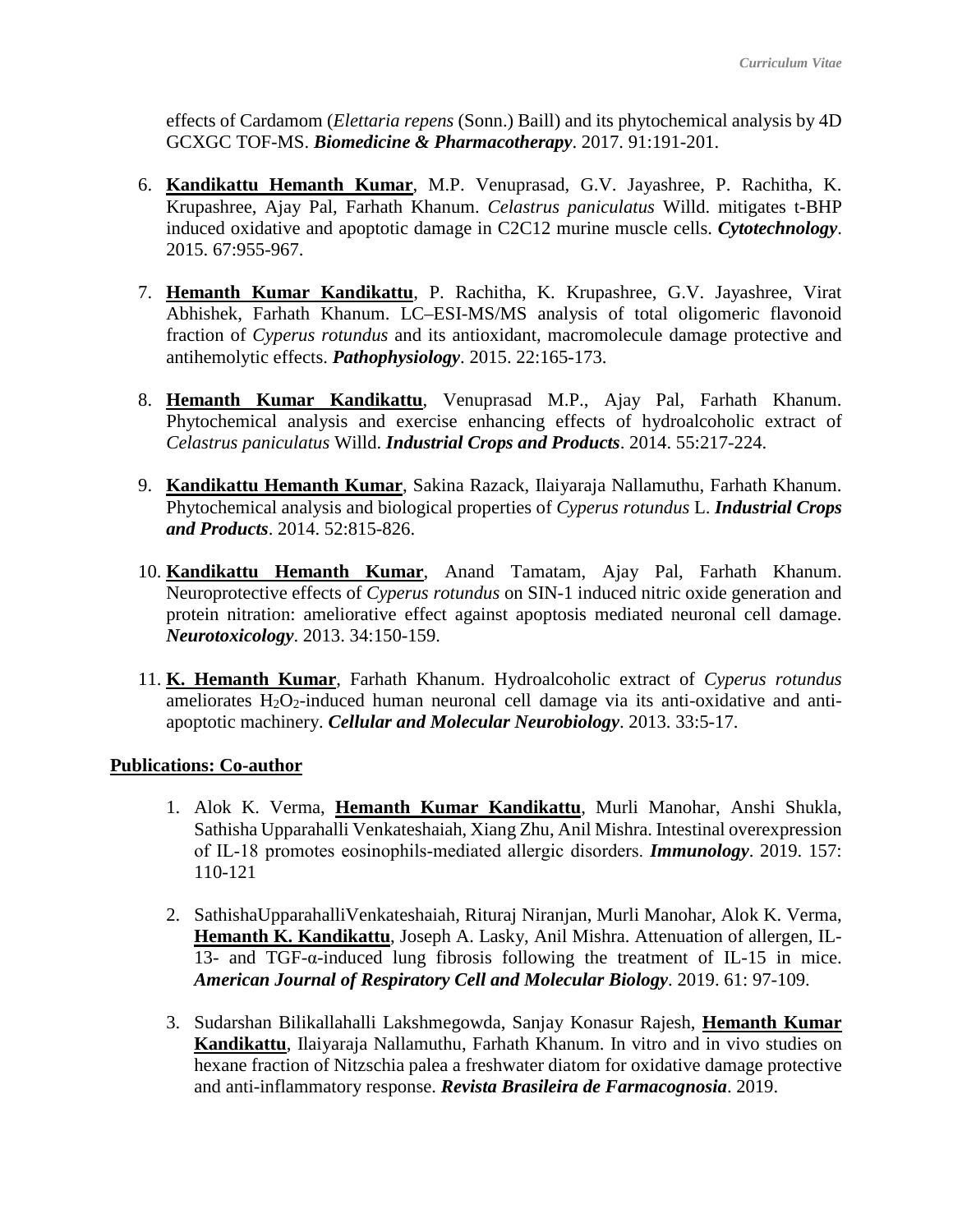- 4. Gowdiperu Sarika, Narayanappa Amruta, **Hemanth Kumar Kandikattu**, G.V. Basavaraju, H.K. Suma, B.L. Manjunath, C.H. Sravani. Chemical profiling of camptothecin and methoxy camptothecin in *Nothapodytes nimmoniana* Grah. (Mabb.) during seed development, seed germination and their effects on seed-borne pathogens. *South African Journal of Botany*. 2019. 123:113-123.
- 5. Sathisha Upparahalli Venkateshaiah, **Hemanth Kumar Kandikattu**, and Anil Mishra Significance of Interleukin (IL)-15 in IgE associated eosinophilic Esophagitis (EoE) *International Journal of Basic Clinical Immonology***.** 2019. 2:1-14
- 6. Nathan L Sandersa, Sathisha Upparahalli Venkateshaiah, Murli Manohar, Alok K Verma, **Hemanth K Kandikattu**, Anil Mishra. Interleukin-18 has an important role in differentiation and maturation of mucosal mast cells. *Journal of Mucosal Immunology Research*. 2018. 2:1-7.
- 7. Murli Manohar, **Hemanth K Kandikattu**, Alok Kumar Verma, Anil Mishra. IL-15 regulates fibrosis and inflammation in a mouse model of chronic pancreatitis. *American Journal of Physiology-Gastrointestinal and Liver Physiology*. 2018. 315: G954-G965.
- 8. Jaume Padilla, Andrea J. Carpenter, Nitin A. Das, **Hemanth Kumar Kandikattu**, Susana López-Ongil, Luis A. Martinez-Lemus, Ulrich Siebenlist, Vincent G. DeMarco, Bysani Chandrasekar. TRAF3IP2 mediates high glucose-induced endothelin-1 production as well as endothelin-1-induced inflammation in endothelial cells. *American Journal of Physiology-Heart and Circulatory Physiology*. 2018. 314:H52- H64.
- 9. Narayanappa Amruta, **Hemanth Kumar Kandikattu**. Antifungal drug resistance mechanism in clinical and environmental Aspergillus species. *Advances in Agricultural Sciences*. 2018. 1:1-3.
- 10. Narayanappa Amruta,**Hemanth Kumar Kandikattu**. Apoptosis of inflammatory cells in Asthma. *International Journal of Cell Biology Physiology*. 2018. 1:1-6.
- 11. M.D. Pandareesh, **Hemanth Kumar Kandikattu**, Sakina Razack, Amruta Narayanappa, Ramesh Choudhari, Ajit Vikram, Prakash Doddapattar. Nutrition and nutraceuticals in neuroinflammatory and brain metabolic stress: Implications for neurodegenerative disorders. *CNS & Neurological Disorders - Drug Targets*. 2018. 17:680-688.
- 12. Sakina Razack, **Hemanth Kumar Kandikattu**, MP Venuprasad, Narayanappa Amruta, Farhath Khanum, Krishna Chuttani, Anil Kumar Mishra. Anxiolytic actions of *Nardostachys jatamansi* via GABA benzodiazepine channel complex mechanism and its biodistribution studies. *Metabolic Brain Disease*. 2018. 33:1533-1549.
- 13. Hurugalavadi Puttaswamaiah Ranjitha, Rame Gowda, Nagarajappa Nethra, Narayanappa Amruta, **Hemanth Kumar Kandikattu**. Biochemical and metabolomics on rice cultivars. *Rice Science*. 2018. 26:189-194.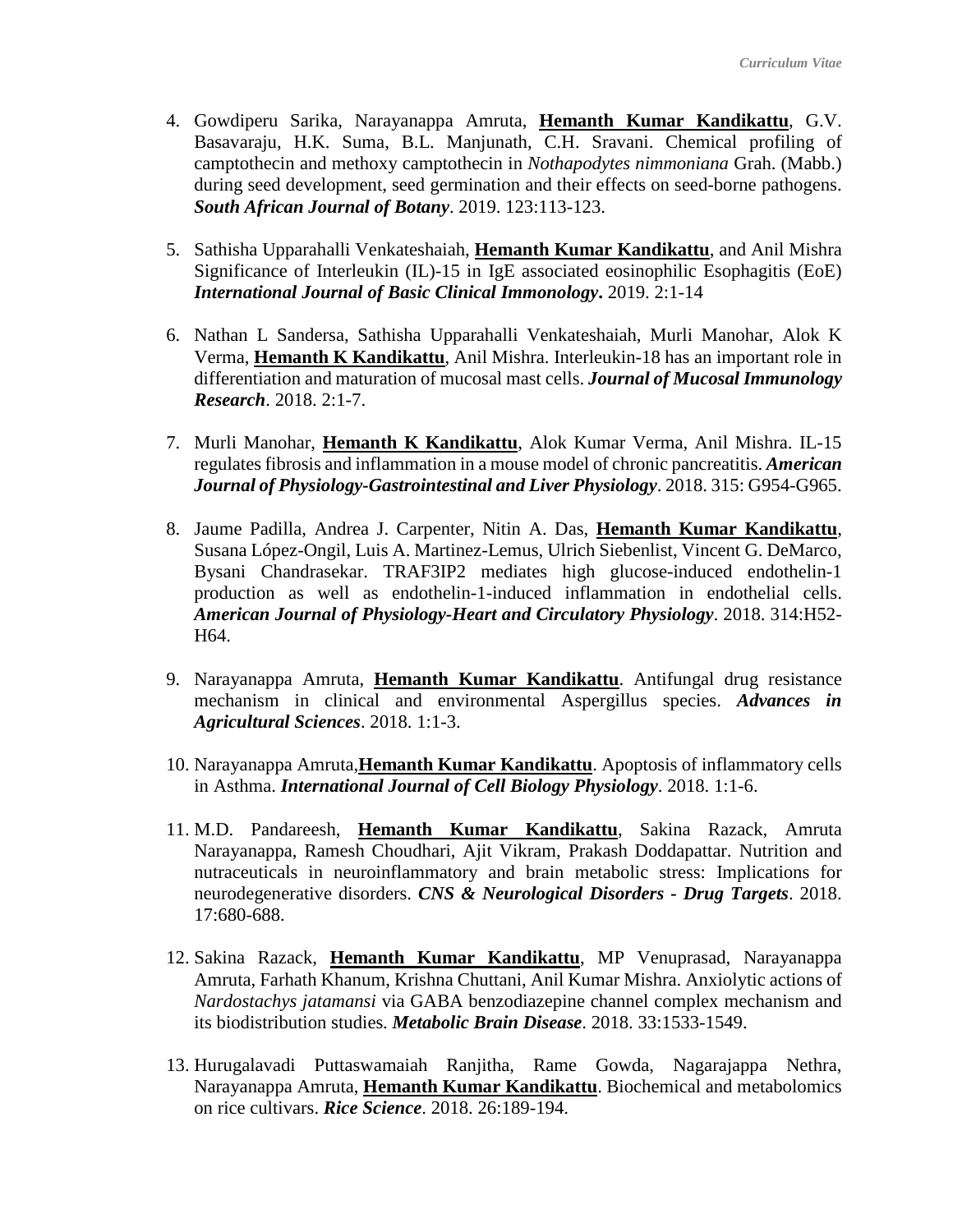- 14. Narayanappa Amruta, M.K. Prasanna Kumar, M.E. Puneeth, Gowdiperu Sarika, **Hemanth Kumar Kandikattu**, K. Vishwanath, Sonnappa Narayanaswamy. Exploring the potentiality of novel rhizospheric bacterial strains against the rice blast fungus *Magnaporthe oryzae*. *Plant Pathology Journal*. 2018. 34:126–138.
- 15. Annayya R. Aroor, Javad Habibi, **Hemanth Kumar Kandikattu**, Mona Garro-Kacher, Brady Barron, Dongqing Chen, Melvin R. Hayden, Adam Whaley-Connell, Shawn B. Bender, Thomas Klein, Jaume Padilla, James R. Sowers, Bysani Chandrasekar, Vincent G. DeMarco. Dipeptidyl Peptidase-4 (DPP-4) inhibition with linagliptin reduces western diet-induced myocardial TRAF3IP2 expression, inflammation and fibrosis in female mice. *Cardiovascular Diabetology*. 2017. 16:1-15.
- 16. John M. Erikson, Anthony J. Valente, Srinivas Mummidi, **Hemanth Kumar Kandikattu**, Vincent G. DeMarco, Shawn B. Bender, William P. Fay, Ulrich Siebenlist, Bysani Chandrasekar. Targeting TRAF3IP2 by genetic and interventional approaches inhibits ischemia/reperfusion-induced myocardial injury and adverse remodeling. *Journal of Biological Chemistry*. 2017. 292:2345-2358.
- 17. Ajay Pal, **Kandikattu Hemanth Kumar**, Bharat Bhushan, Vinod Saharan. Ashwagandha root extract inhibits acetylcholine esterase, protein modification and ameliorates H<sub>2</sub>O<sub>2</sub>-induced oxidative stress in rat lymphocytes. *Pharmacognosy Journal*. 2017. 9:302-309.
- 18. P. Rachitha, K. Krupashree, G.V. Jayashree, **Hemanth Kumar Kandikattu**, Narayanappa Amruta, Natarajan Gopalan, M.K. Rao, Farhath Khanum. Chemical composition, antioxidant potential, macromolecule damage and Neuroprotective activity of *Convolvulus pluricaulis*. *Journal of Traditional and Complementary Medicine*. 2017. 8:483-496.
- 19. M.P. Venuprasad, **Hemanth Kumar Kandikattu**, Sakina Razack, Narayanappa Amruta, Farhath Khanum. Chemical composition of *Ocimum sanctum* by LC-ESI-MS/MS analysis and its protective effects against smoke induced lung and neuronal tissue damage in rats. *Biomedicine & Pharmacotherapy*. 2017. 91:1-12.
- 20. Srinivas Mummidi, Nitin A. Das, Andrea J. Carpenter, **Hemanthkumar Kandikattu**, Maike Krenz, Ulrich Siebenlist, Anthony J. Valente, Bysani Chandrasekar. Metformin inhibits aldosterone-induced cardiac fibroblast activation, migration and proliferation *in vitro*, and reverses aldosterone+salt-induced cardiac fibrosis *in vivo*. *Journal of Molecular and Cellular Cardiology*. 2016. 98:95-102.
- 21. Manjunath Yariswamy, Tadashi Yoshida, Anthony J. Valente, **Hemanth Kumar Kandikattu**, Siva S. V. P. Sakamuri, Jalahalli M. Siddesha, SergiySukhanov, ZubaidaSaifudeen, Lixin Ma, Ulrich Siebenlist, Jason D. Gardner, Bysani Chandrasekar. Cardiac-restricted overexpression of TRAF3 Interacting Protein 2 (TRAF3IP2) Results in Spontaneous Development of Myocardial Hypertrophy, Fibrosis, and Dysfunction. *Journal of Biological Chemistry*. 2016. 291:19425-19436.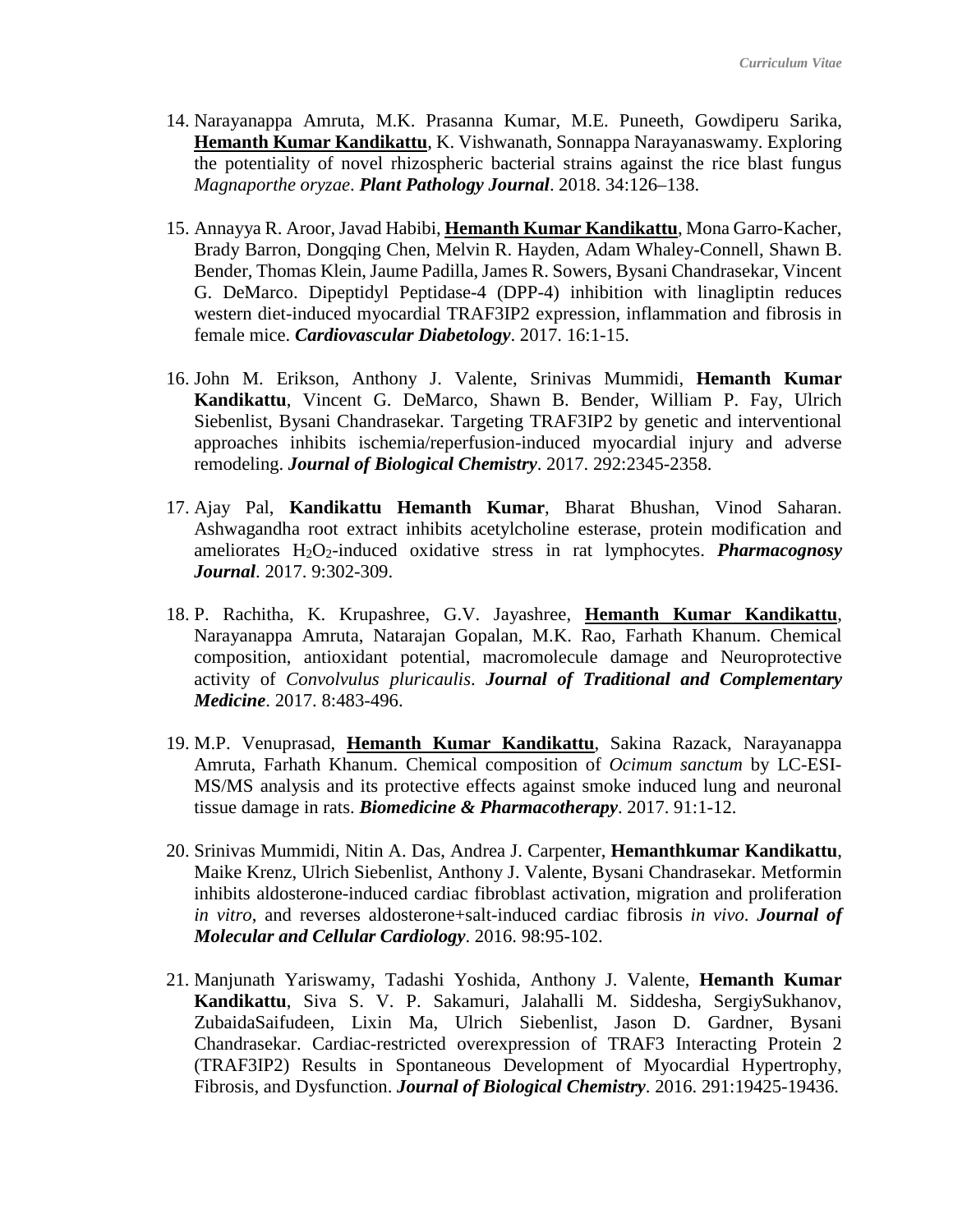- 22. Sakina Razack, **Kandikattu Hemanth Kumar**, IlaiyarajaNallamuthu, Mahadeva Naika, Farhath Khanum. Antioxidant, biomolecule oxidation protective activities of *Nardostachys jatamansi* DC and its phytochemical analysis by RP-HPLC and GC-MS. *Antioxidants*. 2015. 4:185-203.
- 23. G.V. Jayashree, **Kandikattu Hemanth Kumar**, K. Krupashree, P. Rachitha, Farhath Khanum. LC–ESI–MS/MS analysis of *Asparagus racemosus* Willd. roots and its protective effects against t-BHP induced oxidative stress in rats. *Industrial Crops and Products*. 2015. 78:102-109.
- 24. GirindrababuVenkattappa Jayashree, PuttasiddiahRachitha, Krishnaswamy Krupashree, **Kandikattu Hemanth Kumar**, Farhath Khanum. Antioxidant and DNA damage protective effects of *Asparagus racemosus* in human colon and mice muscle cells. *Pharmacognosy Journal*. 2015. 7:182-190.
- 25. G.V. Jayashree, P. Rachitha, K. Krupashree, **Kandikattu Hemanth Kumar**, Farhath Khanum. Chemical composition of *Asparagus racemosus* root by GC–MS analysis. *Science, Technology and Arts Research Journal*. 2015. 4:124-126.
- 26. K. Krupashree, **K. Hemanth Kumar**, P. Rachitha, G.V. Jayashree, F. Khanum. Chemical composition, antioxidant and macromolecule damage protective effects of *Picrorhiza kurroa* Royle ex Benth. *South African Journal of Botany*. 2014. 94:249- 254.
- 27. M.P. Venuprasad, **Hemanth Kumar Kandikattu**, Sakina Razack, Farhath Khanum. Phytochemical analysis of *Ocimum gratissimum* by LC-ESI-MS/MS and its antioxidant and anxiolytic effects. *South African Journal of Botany*. 2014. 92:151-158.
- 28. M.P. Venuprasad, **Kandikattu Hemanth Kumar**, Farhath Khanum. Neuroprotective effects of hydroalcoholic extract of *Ocimum sanctum* against  $H_2O_2$  induced neuronal cell damage in SH-SY5Y cells via its antioxidative defence mechanism. *Neurochemical Research*. 2013. 38:2190-2200.
- 29. Jayashree G.V, Rachitha P, Krupashree K, **Hemanth Kumar K**, Farhath Khanum. Phytochemical analysis of methanolic extract of roots of *Asparagus Racemosus* (Shatavari). *International Journal of Pharma and Bio Sciences*. 2013. 4:250-254.
- 30. B. Thirupal Reddy, D. Ali Moulali, E. Anjaneyulu, M. Ramgopal, **K. Hemanth Kumar**, O. Lokanatha, M. Guruprasad, M. Balaji. Antimicrobial screening of the plant extracts of *Cardiospermum halicacabum* L. against selected microbes. *Ethnobotanical Leaflets*. 2010. 14: 911-919.

#### **Book Chapter**

1. Naveen Shivanna, **Hemanth Kumar Kandikattu**, Rakesh Kumar Sharma, Teenu, and Farhath Khanum. Nanoencapsulation of Iron for Functional Foods/Nutraceuticals. *NanoNutraceuticals*. CRC Press Taylor & Francis. Florida, USA. 2018. Chapter 13. 255-269.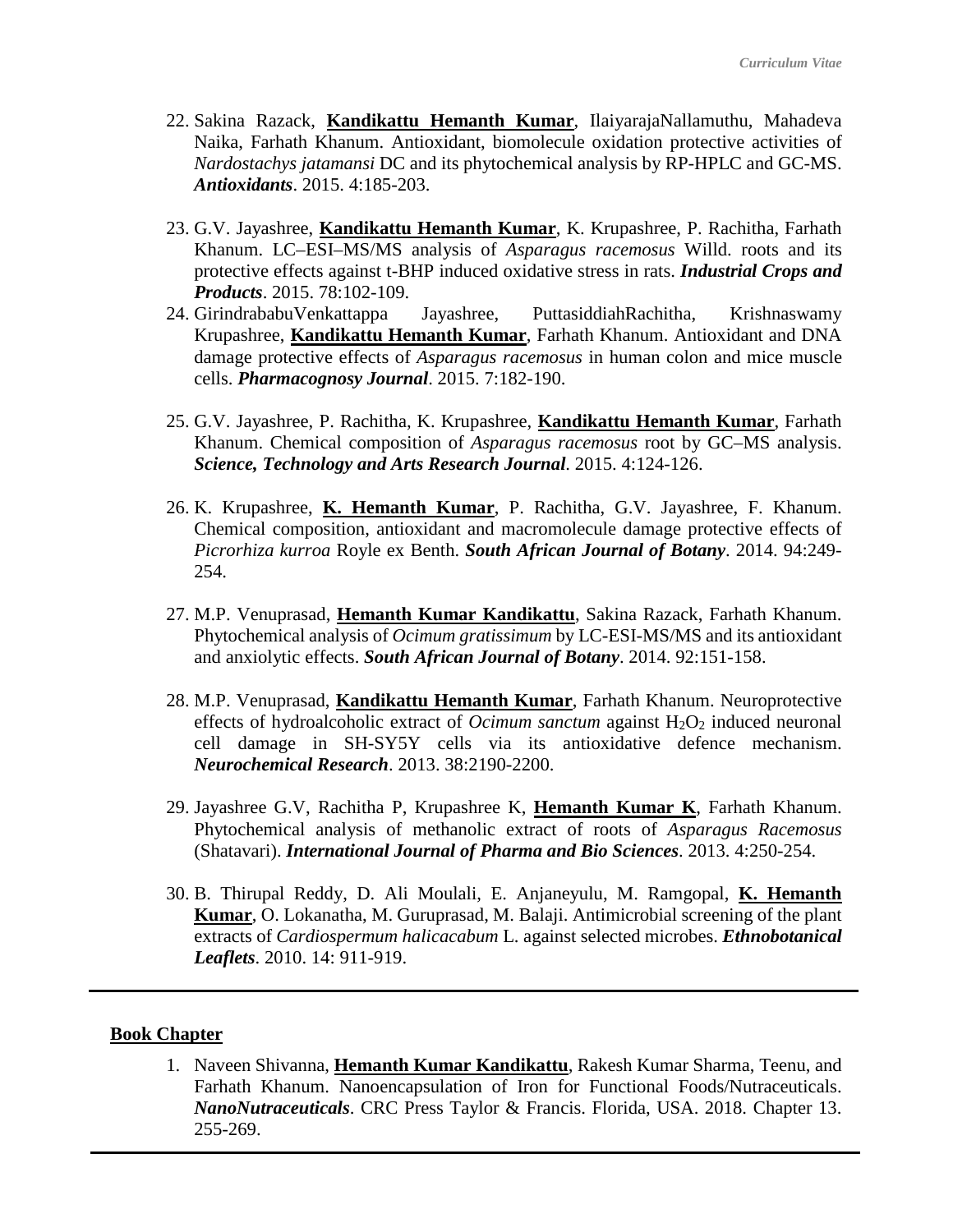### **Conference proceedings**

- 1. **Hemanth Kumar Kandikattu**, Anil Mishra. IL-18 overexpression promotes eosinophilsmediated peanut-induced intestinal allergy. Journal of Allergy and Clinical Immunology. 2019. 143:AB254
- 2. **Kandikattu HK.** *Celastrus paninculatus* enhances endurance activity by improving angiogenesis, mitochondrial biogenesis, glucose and lactate transport and protect muscle cells against t-BHP induced oxidative and apoptotic damage.. Proceedings of The Physiological Society. 2013. PCB 323.
- 3. Annayya Aroor, **Hemanthkumar Kandikattu**, Javad Habibi, Mona Garro, Thomas Klein, James R Sowers, Anthony J Valente, Vincent DeMarco, Chandrasekar Bysani. Dipeptidyl Peptidase-4 (DPP-4) inhibition with linagliptin reduces the induction of proinflammatory/profibrotic TRAF3IP2 in the hearts of female mice fed a Western Diet. The FASEB Journal. 2017. 31: 977.8
- 4. Annayya R. Aroor, **Kandikattu Hemanth Kumar**, Javad Habibi, Megan S. Johnson, Thomas Klein, James R. Sowers, Bysani Chandrasekar, Vincent G. Demarco. Linagliptin Reduces the Pro-fibrotic LARP6 Expression in Hearts of Female Mice Fed a Western Diet. American Diabetes association. Integrated physiology/obesity posters. 2017. A543.
- 5. Ravi Nistala, Jianzhong An, **Hemanth Kumar Kandikattu**, Chandrasekar Bysani. DPP4 Gene Deletion Protects Mice from Larp6-mediated Fibrosis in Progressive Kidney Injury Models. The FASEB Journal. 2017. 31: 1030.25 (Citations: 1)
- 6. Rory Cunningham, Ryan Sheldon, Grace Meers, **Hemanth Kumar Kandikattu**, Bysani Chandrasekar, Randy Scott Rector. Western diet feeding downregulates hepatic RECK expression and induces NASH with fibrosis. The FASEB Journal. 2017. 31: 887.5

| <b>Total Citations: 436; h-index: 12; i10-index: 15</b>                        |  |
|--------------------------------------------------------------------------------|--|
| (Google Scholar: https://scholar.google.com/citations?user=IL43KzUAAAAJ&hl=en) |  |

#### **Honors**

| <b>Date</b>   | <b>Honors</b>                                                        |  |
|---------------|----------------------------------------------------------------------|--|
| November 2019 | Abstract submission has been selected as a late breaking award       |  |
|               | discovery oral presentation for CURED EGID research conference at    |  |
|               | Cincinnati, OH, USA                                                  |  |
| December-2017 | Awarded second prize for poster presentation at Health Sciences      |  |
|               | Research Day, November, 2017. University of Missouri, Columbia,      |  |
|               | Missouri, USA.                                                       |  |
|               |                                                                      |  |
| December-2017 | Awarded American Physiological society very best recently            |  |
|               | published articles in physiological research "TRAF3IP2 mediates      |  |
|               | high glucose- induced endothelin-1 production as well as endothelin- |  |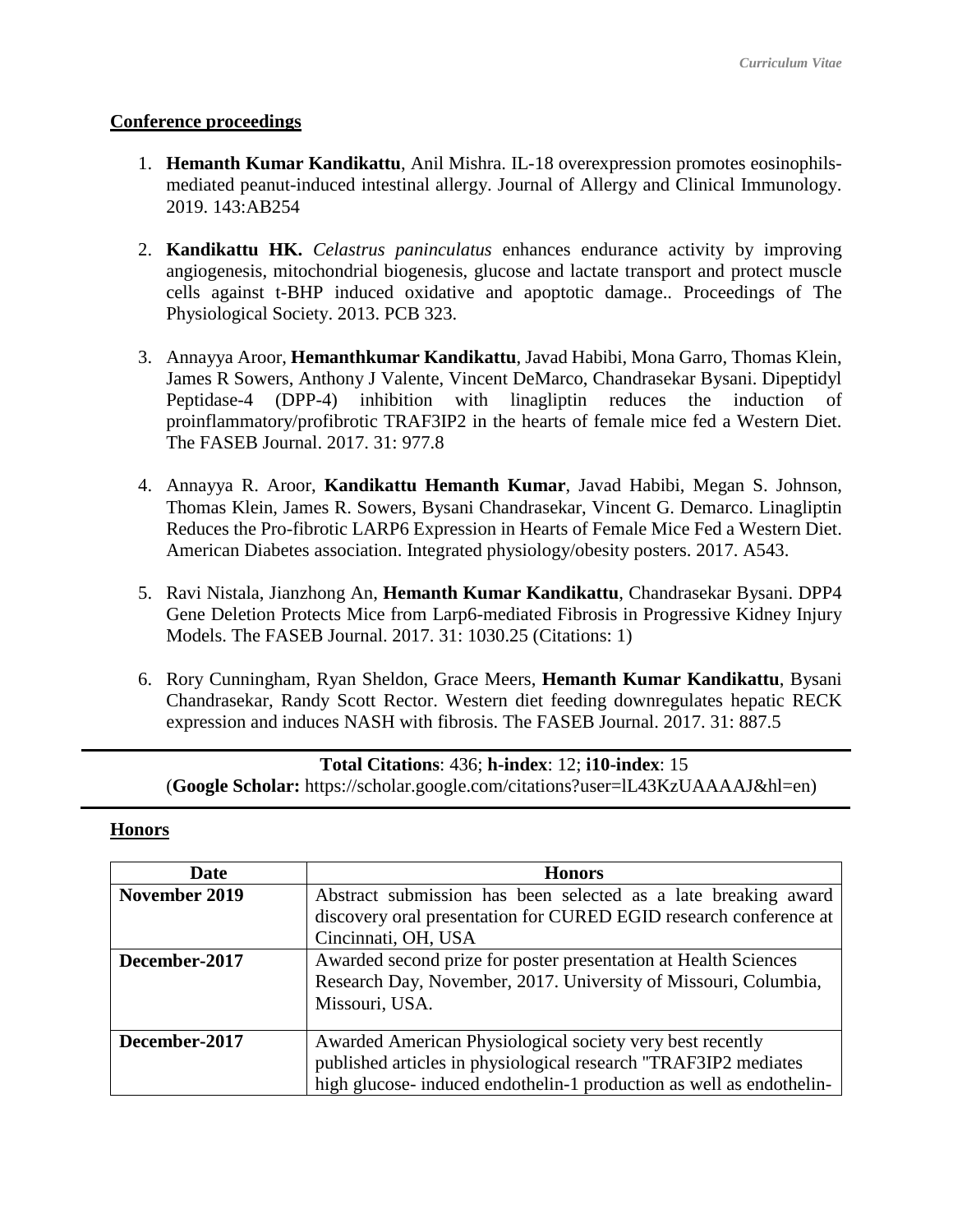|                    | 1-induced inflammation in endothelial cells" The American                |  |
|--------------------|--------------------------------------------------------------------------|--|
|                    | Physiological Society-December-2017.                                     |  |
| <b>April 2013-</b> | Awarded CSIR-INDIA senior research fellowship for Doctoral               |  |
| February 2015      | studies. Awarded ICMR-INDIA senior research fellowship for               |  |
|                    | Doctoral studies.                                                        |  |
| September 2014     | Adjudicated for the best poster award and cash prize of US \$100 at      |  |
|                    | IBRO 4th Tehran school of neuroscience: Basic approaches in              |  |
|                    | neurological diseases, held at Tehran, Iran, 2014.                       |  |
| December 2014      | Awarded first prize for best publication of the year on DFRL             |  |
|                    | establishment day Dec 28, 2014.                                          |  |
| December 2013      | Adjudicated for the young scientist award for the oral presentation in   |  |
|                    | the international symposium IEPNG-2013 held at Vikrama                   |  |
|                    | Simhapuri University, Nellore, Andhra Pradesh, India                     |  |
| <b>March 2012</b>  | Awarded first prize for the oral presentation in the national conference |  |
|                    | ETAHDT-2012 held at Teresian college, Mysore, India.                     |  |
| September 2011     | Awarded first prize for the poster presentation in the International     |  |
|                    | conference held during 2011 at Defence Food Research Laboratory,         |  |
|                    | Mysore, India.                                                           |  |

# **Travel grants**

| <b>Date</b>       | <b>Travel grants</b>                                              |  |
|-------------------|-------------------------------------------------------------------|--|
| November 2019     | Awarded travel grant to attend CURED EGID research conference at  |  |
|                   | Cincinnati, OH, USA                                               |  |
| <b>March 2019</b> | Awarded travel grant to attend • American Academy of Allergy,     |  |
|                   | Asthma & Immunology (AAAAI) conference, SanFranscisco, CA,        |  |
|                   | <b>USA</b>                                                        |  |
| September 2014    | Awarded travel grant to attend 4th Tehran school of neuroscience: |  |
|                   | Basic approaches in neurological diseases, held at Tehran, Iran,  |  |
|                   | 2014, organized by International Brain Research Organization      |  |
|                   | (IBRO).                                                           |  |
| <b>June 2013</b>  | Awarded travel grant to attend 37th Congress of the International |  |
|                   | Union of Physiological Sciences (IUPS) held at Birmingham, UK,    |  |
|                   | 2013.                                                             |  |

## **Abstracts**

- 1. **Hemanth Kumar Kandikattu** and Anil Mishra.Tacrolimus (FK506) treatment improves blood, and tissue eosinophilia in IL-5 mediated Eosinophilic Gastrointestinal Disease (EGID). CURED EGID research conference, November, 2019, Cincinnati Childrens hospital, Cincinnati, OH, USA
- 2. **Hemanth Kumar Kandikattu**, Anil Mishra. Mouse model of chronic pancreatitis associated pancreatic ductal adenocarcinoma that progress in lung squamous cell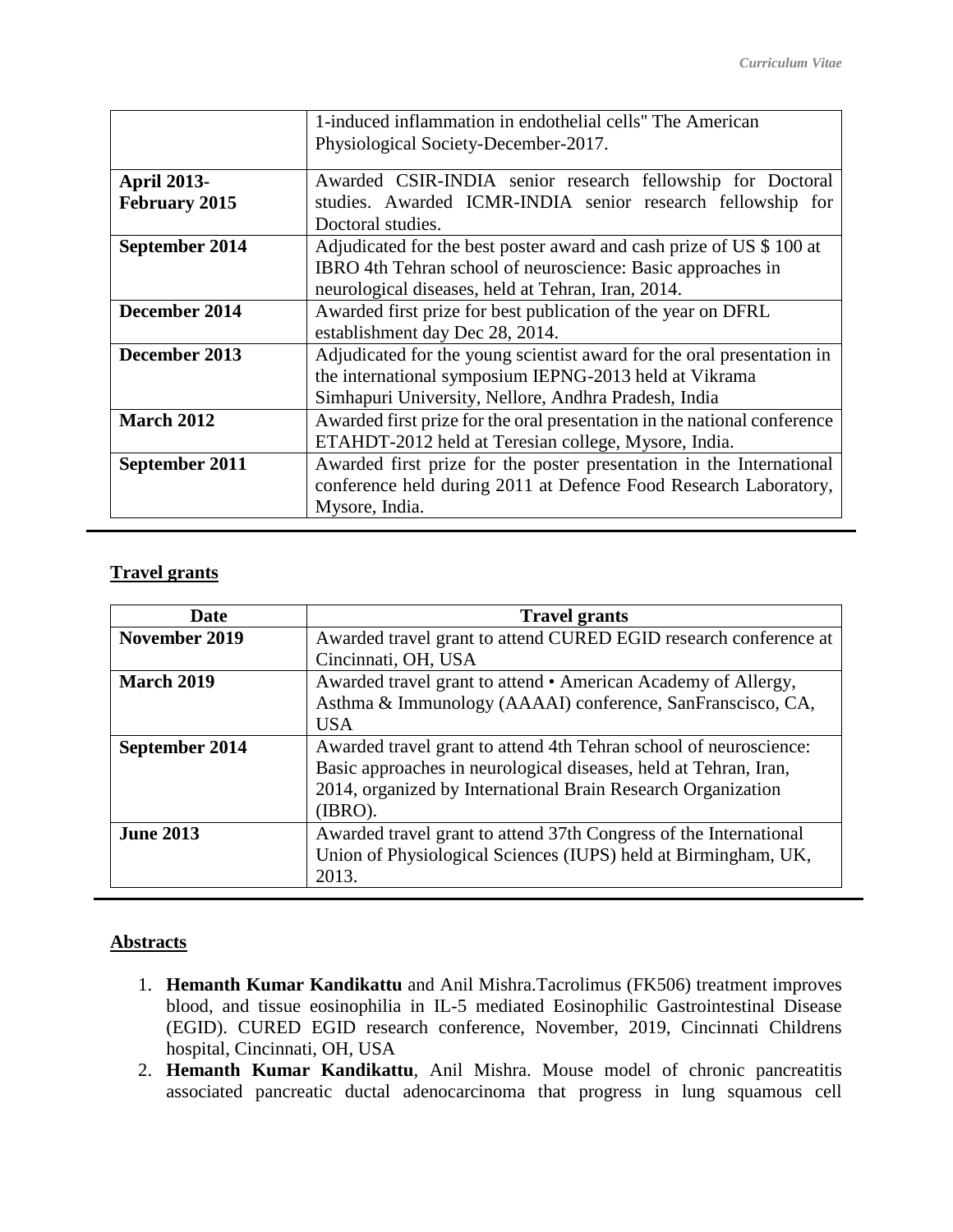carcinoma. Health Sciences Research Day, March, 2019, Tulane University, New Orleans, Louisiana, USA

- 3. **Kandikattu HK**, Mummidi S, Das NA, Carpenter AJ, Sukhanov S, Kumar S, Abou el ela A, Domeier TL, Siebenlist U, Day SM, Chandrasekar B. TRAF3IP2 expression is increased in failing human hearts of ischemic origin and mediates the pro-fibrotic responses of TGFβ-in cultured cardiac fibroblasts. Health Sciences Research Day, November, 2017. University of Missouri, Columbia, Missouri, USA.
- 4. **Kandikattu HK**, Das NA, Carpenter AJ,GM Meers, RS Rector, Li Lee ,Ma L, Aroor AR, Kim N, DeMarco VG, Roy R, Krenz M, Siebenlist U, Chandrasekar B. Minocycline administration inhibits pressure-overload induced adverse myocardial remodeling and contractile dysfunction. Health Sciences Research Day, November, 2017. University of Missouri, Columbia, Missouri, USA.
- 5. **Kandikattu HK**, Erikson JM, Valente AJ, Mummidi S, DeMarco VG, Bender SB, Fay WP, Siebenlist U, Chandrasekar B. Targeting TRAF3IP2 by genetic and interventional approaches inhibits ischemia/reperfusion-induced myocardial injury and adverse remodeling. 24th Annual Cardiovascular Day, February 2017. University of Missouri. Columbia, MO, USA
- 6. **Kandikattu HK**, Raikwar S, Valente AJ, Ma L, DeMarco VG, Krenz M, Roy R, Yoshida T, Siebenlist U, Chandrasekar B. Silencing TRAF3IP2 by a Modified 27-mer siRNA Attenuates Pressure-overload induced Myocardial Hypertrophy and Fibrosis. Health Sciences Research Day, November, 2016. University of Missouri, Columbia, Missouri, USA.
- 7. Aroor AR, **Kandikattu HK**, Habibi J, Garro M, Johnson MS, Klein T, Sowers JR, Chandrasekar B, DeMarco VG. Linagliptin reduces the pro-fibrotic LARP6 expression in hearts of female mice fed a Western Diet. The American Diabetes Association's 77TH Scientific Sessions. June 2017, San Diego, California, USA.
- 8. Aroor AR, **Kandikattu HK**, Habibi J, Garro, Klein T, Sowers JR, Valente AJ, Chandrasekar B, DeMarco VG. [Dipeptidyl Peptidase-4](http://en.wikipedia.org/wiki/Dipeptidyl_peptidase-4) (DPP-4) inhibition with linagliptin reduces induction of proinflammatory/profibrotic TRAF3IP2 in the heart of Western Diet (WD) fed female mice. Experimental Biology, April 2017, Chicago, USA
- 9. Li E. Lee, Sudhanshu P. Raikwar, **Hemanth K. Kandikattu**, Bysani Chandrasekar, Lixin Ma. Detection of myocardium fibrosis and cardiac functions using magnetic resonance imaging. Life Science Week, April, 2017, University of Missouri, Columbia, Missouri, USA.
- 10. Nistala R, Jianzhong AN, **Kandikattu HK**, Chandrasekar B. DPP4 gene deletion protects mice from Larp6-mediated fibrosis in progressive kidney injury models. Experimental Biology, April 2017, Chicago, USA.
- 11. Cunningham R, Sheldon RD, Meers GM, **Kandikattu HK**, Chandrasekar B, Rector RS. Western diet feeding downregulates hepatic RECK expression and induces NASH with fibrosis. Experimental Biology, April 2017, Chicago, USA.
- 12. Yariswamy M, **Kandikattu HK**, Yoshida T, Valente AJ, Sukhanov S, Gardner JD, Saifudeen Z, Solange AN, Chandrasekar B. Cardiac-restricted TRAF3IP2 overexpression results in spontaneous development of myocardial hypertrophy, fibrosis and dysfunction. VA Research Day, March, 2015. Harry S Truman Memorial Hospital and Research, Columbia, Missouri, USA.
- 13. **Kandikattu HK,** Prasad D, Khanum F. Hypoxia induced cognitive impairment and oxidative stress modulating activity of total oligomeric flavonoids fraction of *Cyperus*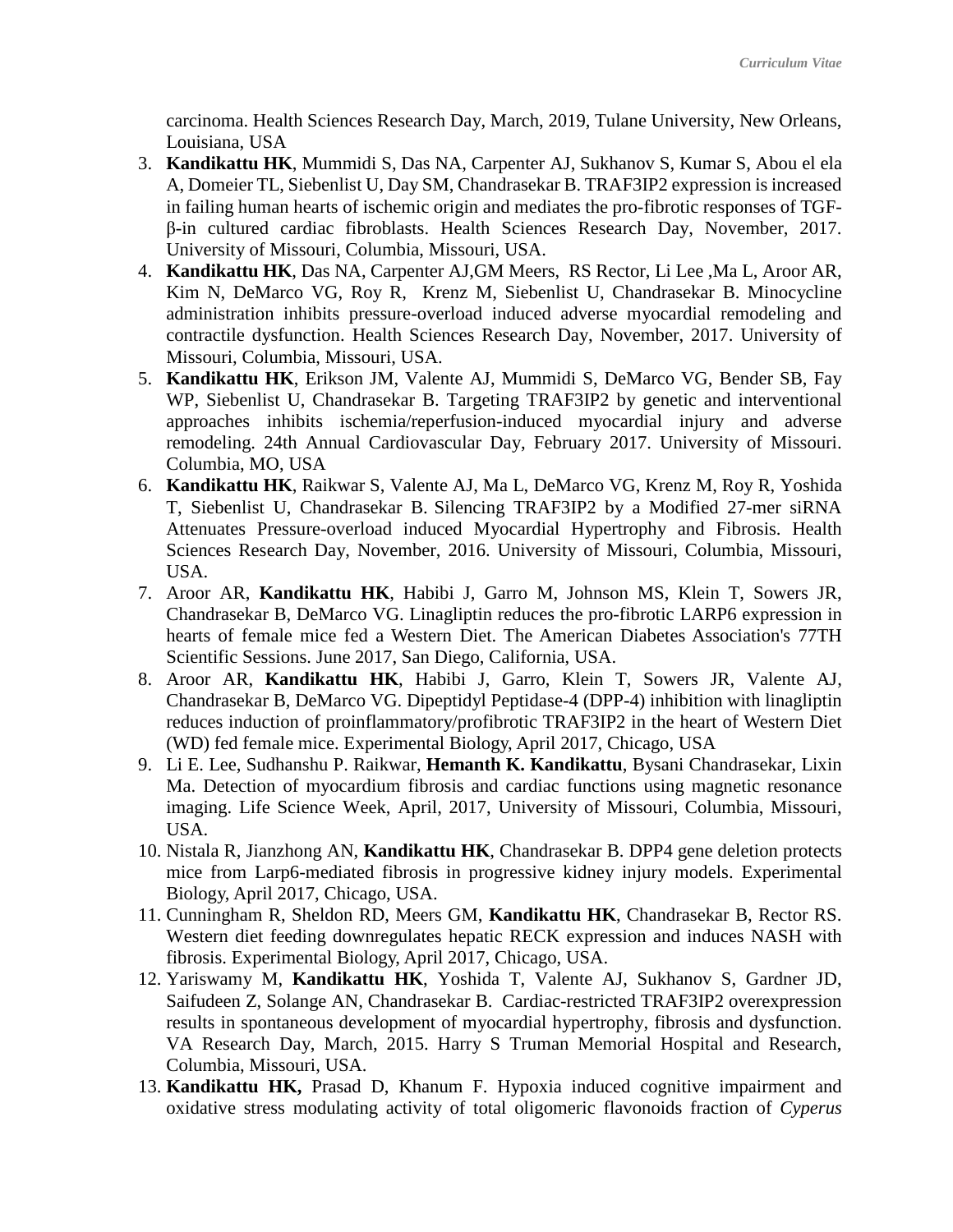*rotundus* L. 4th Tehran IBRO School of neuroscience workshop: Basic approaches in neurological diseases, Oct, 2014. Tehran, Iran.

- 14. **Kandikattu HK.** *Celastrus paninculatus* enhances endurance activity by improving angiogenesis, mitochondrial biogenesis, glucose and lactate transport and protect muscle cells against t-BHP induced oxidative and apoptotic damage. 37th Congress of the International Union of Physiological Sciences (IUPS) July 2013. Birmingham, UK.
- 15. **Kandikattu HK**, Venuprasad MP, Khanum F. GC-MS characterization of *Celastrus paniculatus* Willd. Seed extract and its protective effects against t-BHP induced oxidative and apoptotic damage of C2C12 muscle cells. International Symposium on Environmental Pollution, Nutrition and Genetics and a special symposium on Cancer Biology and Therapeutics. 2013. Vikrama Simhapuri University, Nellore, Andhrapradesh, India.
- 16. **Kandikattu HK**, Khanum F. Hydroalcoholic extract of *Cyperus rotundus* ameliorates H2O2 induced human neuronal cell damage via its anti-oxidative and anti-apoptotic machinery. International Symposium on Environmental Impacts, Health Implications and Therapeutic Approaches. 2012. Vikrama Simhapuri University, Nellore, Andhrapradesh, India.
- 17. **Kandikattu Hemanth Kumar**, Anand Tamatam, Ajay Pal, Farhath Khanum. Neuroprotective effects of *Cyperus rotundus* on SIN-1 induced nitric oxide generation and protein nitration: Ameliorative effect against apoptosis mediated neuronal cell damage. National Symposium on Emerging trends in Ayurveda and Herbal Drug Technology. 2012. Terresian college, Mysore, India.
- 18. **K. Hemanth Kumar** and Farhath Khanum. Antioxidant and Neuroprotective activity of hydroalcoholic extract of *Cyperus rotundus* L against *in vitro* and *in vivo* toxicity induced by free radicals. International Symposium on Recent Trends in Processing and Safety of Speciality and Operational Foods. 2011. Defence Food Research Laboratory, Mysore, Karnataka, India.
- 19. **Hemanth Kumar Kandikattu**, Ediga Anjaneyulu, Balaji Meriga, P.B. Kavi Kishore. A study on differential response of rice cultivars (*Oryza sativa* L.) to aluminium toxicity. Plant Biotechnology and Genomics conference, 2009. Yogi Vemana University, Kadapa, Andhrapradesh, India.
- 20. **Hemanth Kumar Kandikattu**, Ediga Anjaneyulu, Balaji Meriga, A. Madhu Sudana. Study of biochemical parameters and bone mineral density in premenopause to postmenopause osteoporosis patients. 2008. SBCI conference, IIT Madras, India.

## **Membership**

- American Society for Biochemistry and Molecular Biology, Rockville, MD, USA
- American Academy of Allergy, Asthma & Immunology (AAAAI), Milwaukee, WI, USA
- European Academy of Allergy and Clinical Immunology, Zurich, Switzerland
- American Gastroenterological Association, Bethesda, MD, USA
- National Postdoctoral Association, Rockville, MD, USA
- National Environmental Science Academy (NESA), Delhi, India